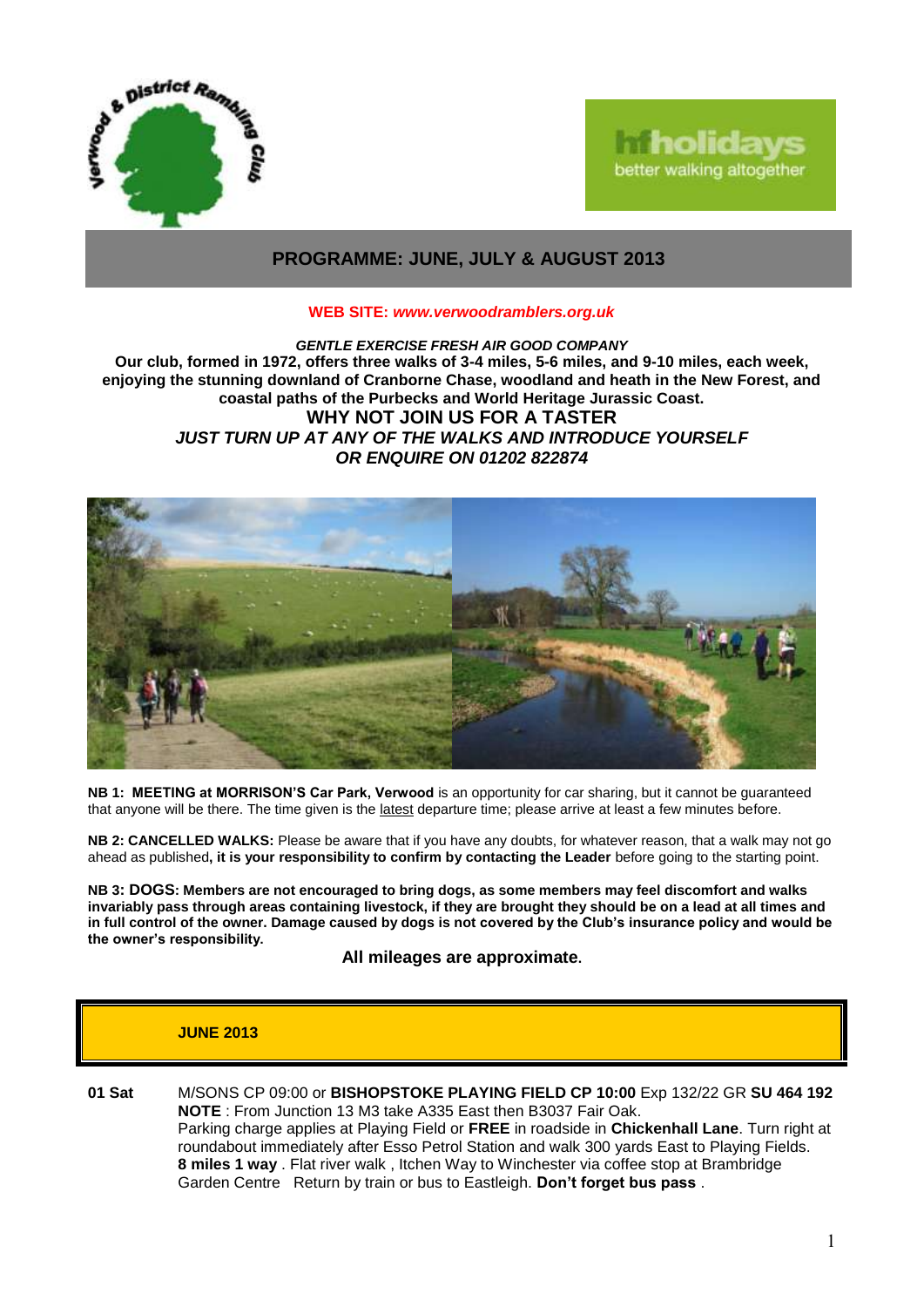- **04 Tues** M/SONS CP 9:20 or **THROOP MILL CP 10:00** (Off A338 to A3060) Exp OL22 GR **SZ 111 958 3.0 mls** Level riverside and lanes walk.
- **05 Weds** M/SONS CP 09:30 or **ASHLEY WALK CP 10:00** Exp OL22 GR **SU 186 157 5.0 mls** via Folds Farm GodshillWood and Inclosure. Undulating new forest walk.
- **07 Fri** M/SONS CP 09:15 or **ASHMORE POND 10:00** Exp 118 GR **ST 913 178 10.0 mls** Great Morris Close, Hanging & Great Peaky Copse, Preston Wood Iwerne Minster, Washers Pit. Hills.
- **11 Tues** M/SONS CP 0930 or **MARTIN DOWN CP 10 00** ( off A354 ). Exp 118 GR **SU 037 201 3.7 mls** Walk around Martin Down.
- **12 Weds** M/SONS CP 09:30 or **WILVERLEY INCLOSURE CP 10:00** Exp OL22 **GR SU 252 007 5.5 mls** Naked Man, Holm Hill, Hinchelsea Moor, Horseshoe Bottom.
- **15 Sat** M/SONS CP 09:30 or **DRUSILLAS HORTON 10:00** Exp 118 GR **SU 039 075 8.5 mls** Horton Tower, Ferndown Forest, Horton Heath, Woodlands Park.
- **18 Tues** M/SONS CP 09:20 or **BURLEY CP 10:00 Opposite Cricket Club** Exp OL22 GR **SU 214 028 3.0 mls** Forest walk via Burbush Hill, Disused railway line Shappen hill
- **19 Weds** M/SONS CP 9:40 or **HORTON INN CP 10:00** Exp 118 GR **SU 017 086 6.0 mls** North Farm, Woodlands Manor, Haythorne, Horton, Horton Tower.
- **21 Fri THE GEORGE PUB "Gravel" CP BATHAMPTON 10:30** Exp 155 GR **ST 777 665 NOTE** as the journey time is between 1.5 and 2.0 hrs subject to your departure point; leaving time is left to your discretion. It is intended to have a meal at the Pub before the Journey back and we will arrange/agree numbers with the Pub at the start of the walk. **N.T. Members don't forget your card.**

**10.4 mls** Kennet & Avon canal, Limpley Stoke, Monkton Coombe, Prior Park, Walk passes through NT Prior park, entry for non members £6, block booking reduction £5.20 approx. There is a circular walk at Prior Park of 6mls taking in Bath Skyline which we should see before dropping down to Bath. Roman Baths, Pulteney Bridge..

- **25 Tues** M/SONS CP 09:30 or **WINTERBORNE ZELSTON V'GE HALL10:15** Exp 117 GR **SY 897 977 3 - 3.5 mls**. Circular walk in open countryside, no stiles.
- **26 Weds** M/SONS CP 09:15 or **WICK LANE TUCKTON CP 10:00** Exp OL 22 GR **SZ 153 922 5.5 mls** Stour Valley Way, Wick Fields, Hengistbury Head, Christchurch Harbour and beach. Generally easy walking.

# **29 Sat WALK NOT SUBMITTED**

#### **JULY 2013 ??? WALKS PLEASE FOR NEXT PROGRAMME**

- **02 Tues** M/SONS CP 09:30 or **PAMPHILL CP ( near school ) 10:00** Exp 118 GR **ST 993 005 3.5 mls** Meadows, River, Holly Lane..
- **03 Weds** M/SONS CP 9:25 or **SPRING BUSHES CP 10:00** Exp OL 22 GR SU 203 104 **5.0 mls**. Milkham inclosure, Ocknell Plain, Holly Hatch inclosure, Broomy Lodge.
- **05 Fri** M/SONS 09:00 or **MARNHULL RECREATION GROUND CP 10:00** Exp 129 GR **ST 781 192 9.5 miles.** Kington Magna, West Stour, Stour Provost and Fifehead Magdalen. Tracks, fields, village roads and the Stour Valley Way.
- **09 Tues NOTE :POTTERNE PARK CP 10:00** Exp OL22 GR SU 095 075 **3.5 mls** Local Byeways Walk.
- **10 Weds** M/SONS CP 09:15 or **ABBOTS WELL CP 10:00** Exp OL22 GR **SU 177 128 5.0 mls** Blissford, Stuckton, Flaxfields, Hungerford and Hyde Common. Paths, forest tracks and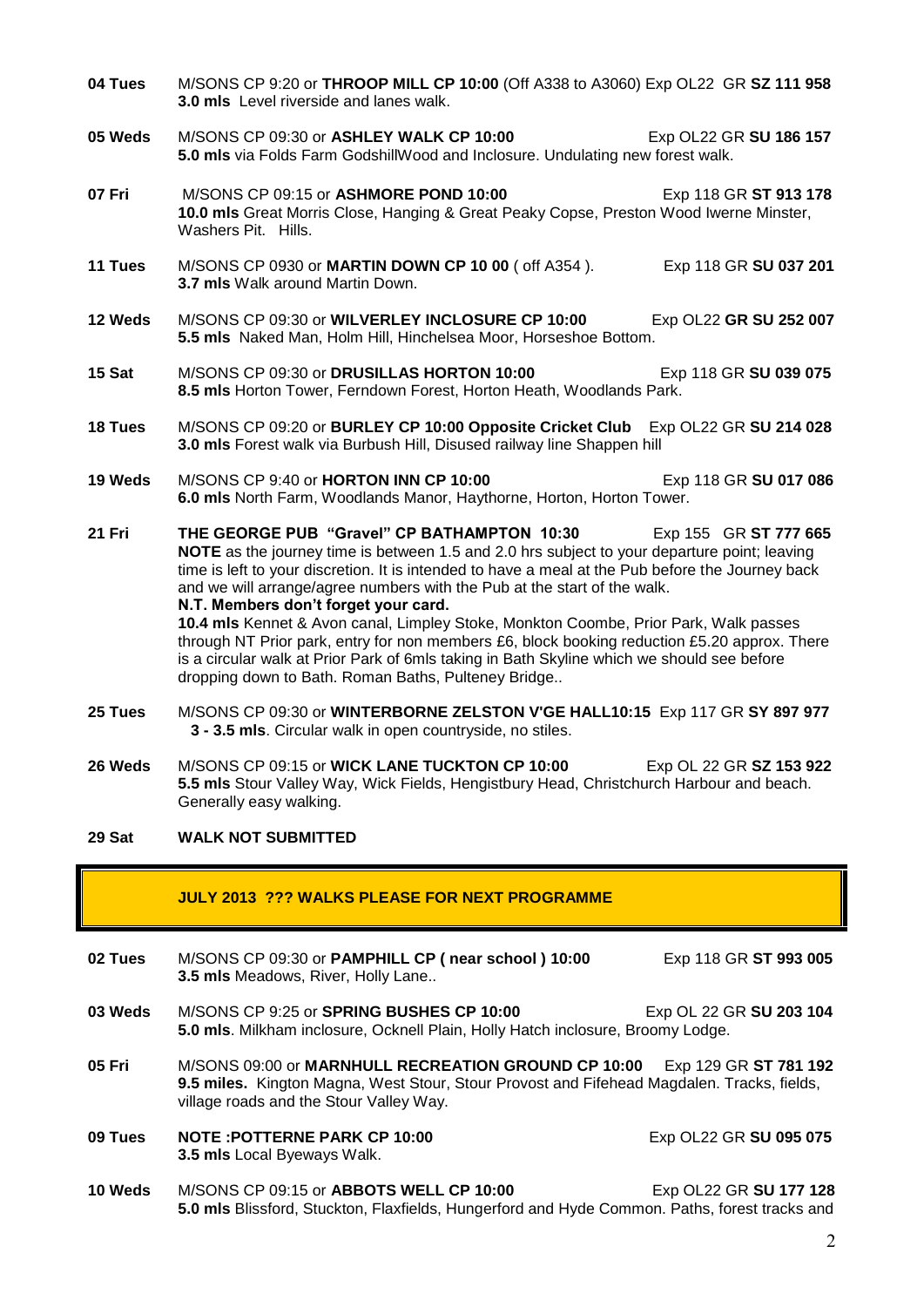- **13 Sat** M/SONS CP 09:15 or **BADBURY RINGS CP 10:00** Expl118 GR **ST 959 031 9.5 mls** King Down, Hemsworth, Chetterwood, Manswood, Witchampton, Bradford Barrow, King Down. Undulating.
- **16 Tues** M/SONS CP 09:45 or **THE CHASE CP 10:00** Exp OL22 GR **SU 103 085 3.4 mls** Forest circular walk in Ringwood Forest and Boveridge Heath. Mostly paths and tracks, no stiles. Could be muddy.
- **17 Weds** M/SONS CP 09:20 or **GUSSAGE ALL SAINTS CHURCH 10:00** Exp 118 GR **ST 999 108** 5.5mls Circular taking in Gussage hill.
- **19 Fri** M/SONS CP 09:00 or **GINGER PIGGERY - BOYTON 10:15** Exp 143 GR **ST 951 397 10.5 mls** Undulating. The Old Rectory, North Soupir, Cotton Field Barn, Wessex Ridgeway, Great Ridge, Track to Corton,

#### **24 Weds WALKS & LUNCH**

- **Short** M/SONS CP 09:30 **or BROAD CHALKE CHURCH CP 10:15** Exp 130 GR **SU 042 254 Car share if possible & Park away from Recycling area 3.25 mls** Mainly tracks and roads.
- **Medium** M/SONS CP 09:15 **or QUEEN'S HEAD CP BROAD CHALKE 10:00** Exp 130 GR **SU 038 256 Car share if possible. 5.0 mls** Moderate; 6 or 7 stiles; Stoke Farthing, Crouchestone, Bishopstone Hollow, Knighton Hill
- **27 Sat** M/SONS CP 09:15 or **CANADIAN MEMORIAL CP 10:00** Exp OL22 GR **SU 240 093 8.5 mls** Withybed Bottom, Furzey Gardens, Minstead, Acres Down, Bolderwood Walk.Stiles, lanes & tracks. Could be muddy.
- **30 Tues NOTE : THE VERWOOD HUB 10:00** Exp OL22 GR **SU 085 091 3.5 mls** Local Byeways Walk.
- **31 Weds** M/SONS CP 09:30 or **ANDERWOOD CP 10:00** Exp OL22 GR **SU 249 058 5.0 mls** Forest Circular. Mud possible .

# **AUGUST 2013**

- **02 Fri** M/SONS CP 9:20 or **BROAD CHALKE CHURCH CP 10:00** Exp130 GR **SU 041 254 10.0 mls** Fifield Bavant, Ebbesbourne Wake, Bowerchalke,Broadchalke. Moderate, some hills.
- **06 Tues WALK NOT SUBMITTED**
- **07 Weds** M/SONS CP 09:10 or **MILLDOWN CP Blandford** Exp 118 GR **ST 882 073 6.0mls** Trailway to Stourpaine, Durweston, Bryanston School Blandford. Gently undulating
- **10 Sat** MSON/S CP 09:15 or **WINTERBORNE ZELSTON V'GE HALL 10:00** Exp 117 **GR 897 977 11.5 mls** Winterborne Kingston, Charlton Down, Kite Hill Plantation, Little Coll Wood, Muston Lane. Easy.
- **13 Tues** M/SONS CP 09:30 or **MANSWOOD PLAY AREA 10:00** Exp 118 GR **ST 984 081 3.8 mls** Strawberry Coppice, Monkton Common, 6 Cross Ways.
- **14 Weds** M/SONS CP 09:15 or **EYEWORTH POND CP 10:00** Exp OL22 GR **SU 227 145 5.5mls** Eyeworth Wood, Telegraph Hill, Ashley Bottom, Fritham. Mainly easy with some inclines. Usual forest conditions.
- **16 Fri** M/SONS CP 09:20or **GARSTON WOOD CP 10:00** Exp 118 **GR SU 003 195 10.0 mls** Shermel Gate, Ox Drove, Case Wood